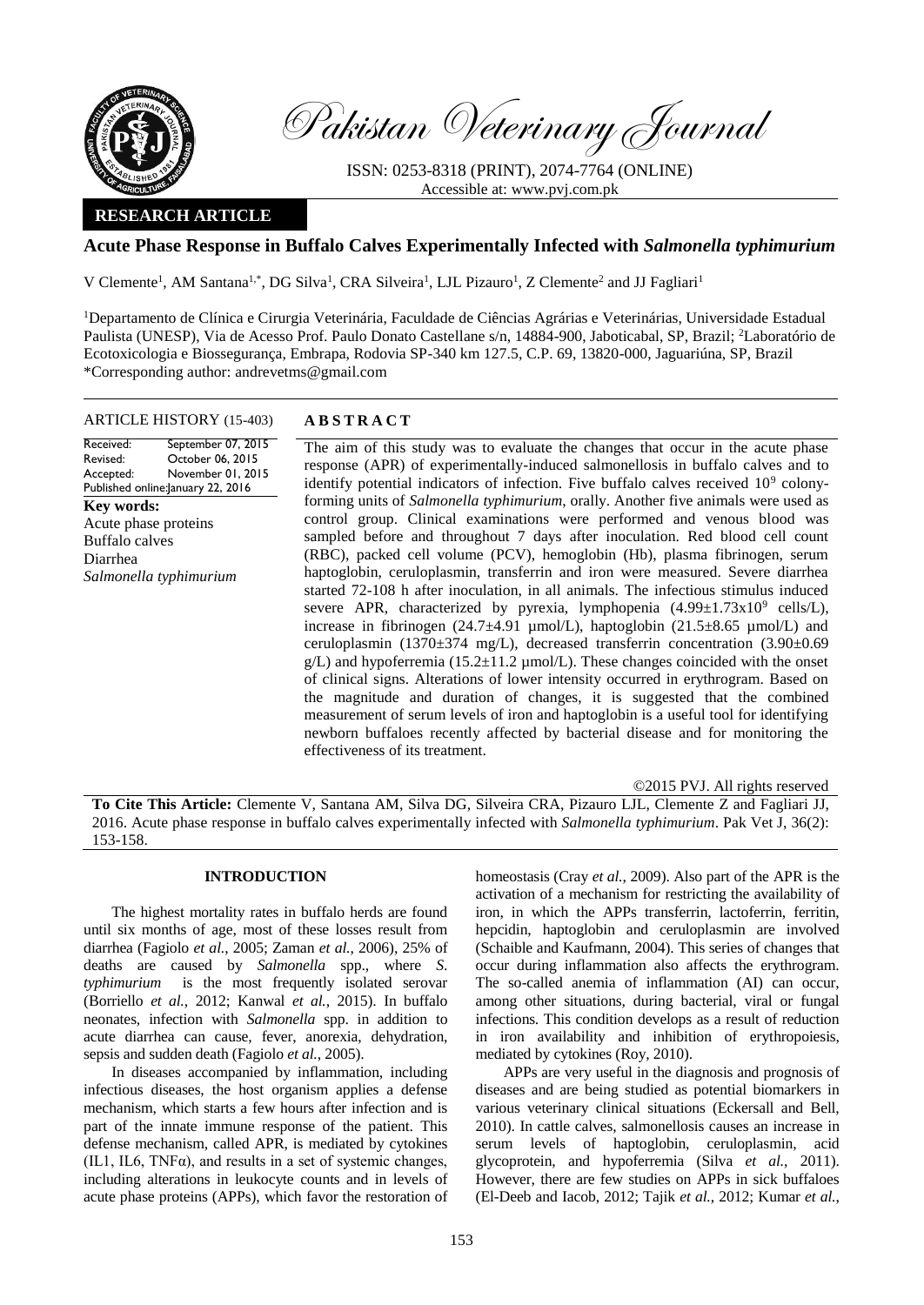2014), specially with simultaneous assessment of ferremic response (Horadagoda *et al.*, 2002).

The aim of this study was to evaluate the APR in buffalo calves affected by salmonellosis, verifying the usefulness of its components as indicators of the infection.

## **MATERIALS AND METHODS**

**Ethical standards:** This research was approved by the Ethics Committee on Animal Use of Faculdade de Ciências Agrárias e Veterinárias, UNESP (protocol number: 004929/10).

**Animals and experimental groups:** 10 healthy Murrah buffalo calves (first month of life; average weight of 52 kg) were used in the experiment. Calves were obtained from commercial herds in the state of São Paulo (Brazil), after colostrum ingestion. The animals were housed in individual suspended shelters and fed with cow's pasteurized fresh milk, commercial feed, hay and water *ad libitum*.

Calves were randomly distributed into two experimental groups: control (n=5), that received 10 mL of Brain Heart Infusion (BHI) broth, and infected (n=5), that received 10<sup>9</sup> colony-forming units (CFU) of *Salmonella typhimurium* suspended in 10 mL of BHI broth.

*Salmonella typhimurium***'s inoculum preparation:**  Inocula for induction of experimental infection were prepared from a *S. typhimurium* (IOC record: 6333/06) sample originally isolated from feces of infected cattle during an outbreak of salmonellosis and archived at Laboratory of Enterobacteria (FIOCRUZ, Rio de Janeiro, Brazil).

Inocula were prepared according to Fecteau *et al.* (2003). The concentration of colonies/mL was determined by Miles and Misra technique (1938). Each calf received orally approximately 10<sup>9</sup>CFU, using a sterile syringe.

**Feces collection and bacteriological isolation:** Feces samples were collected with the aid of sterile swabs, in triplicate, directly from the rectum of all calves. The samples were collected immediately before inoculation (Day 0) and then daily, until the seventh day after inoculation (Days 1-7).

The isolation of *S. typhimurium* in feces samples was performed according to the recommendations of Santos *et al.* (2002) with some modifications. The swabs were incubated (24h/37°C) in tubes containing Rappaport-Vassiliadis broth (CM0866, Oxoid), selenite-cystine broth (CM0699, Oxoid), Muller-Kauffmann tetrathionate broth (CM0343, Oxoid). Subsequently, an aliquot of each selective enrichment broth was placed on agar XLT4 (223420/235310, BD Difco) containing nalidixic acid (50 µg/mL), and incubated at 37°C/48 to 96 hours. Colonies with the genus *Salmonella*'s characteristic morphology were subjected to biochemical tests (TSI, CM0277, and LIA, CM0381, Oxoid). After the biochemical proof, a slide agglutination test was performed (Probac Brazil).

Physical examination: Calves were subjected to clinical examination immediately before inoculation, and thereafter, twice daily over seven days after experimental infection or until the clinical regression of the disease (absence of fever and diarrhea).

**Collection and analysis of blood samples:** Blood samples were taken at Day 0 and Days 1-7 by puncture of the jugular vein using a vacuum collection system. Blood samples were collected into siliconized plastic tubes (containing EDTA) and tubes without anticoagulant. The PCV, RBC, Hb concentration and WBC were assessed using automatic device (pocH-100 iV Diff, Sysmex). Fibrinogen content was determined by the heat precipitation method (Millar *et al.*, 1971).

Concentration of serum total proteins (Biuret method) and iron (modified method of Goodwin) were evaluated using commercial kits (Labtest Diagnóstica) and semiautomatic spectrophotometer (Labquest, Labtest Diagnóstica). Serum concentrations of APPs were obtained by Sodium Dodecyl Sulfate Poly-Acrylamide Gel Electrophoresis (SDS-PAGE), proposed by Weber and Osborn (1969). Protein fractions were determined by video densitometer (CS-9301PC, Shimadzu Corporation).

**Statistical analysis:** For data analysis Minitab 16 software was used and generalized linear model was applied with repeated measures, considering the group factor between subjects and time factor within subjects. When there was statistically significant effects  $(P<0.05)$ , means were compared by the Tukey's test.

### **RESULTS**

The control group did not shed *Salmonella* spp. in feces throughout the experimental period. In all calves that received the *S. Typhimurium* inoculum, the first bacterium isolation occurred between 24 and 72 hours after inoculation, and the fecal shedding of the agent was detectable for up to 16 days post-infection (PI). *S*. *typhimurium* samples isolated from rectal swabs showed identical antimicrobial susceptibility patterns to that of the sample used in inoculum preparation.

The signs of diarrhea began between 72 and 108 hours after infection in all inoculated animals. All infected calves had severe diarrhea with yellowish feces, mucus, blood and sometimes shreds of mucosa and fibrin. Clinical cure of the enteritis occurred spontaneously between 8 and 14 days PI in all animals. The median duration of diarrhea was 8 days. No animal was severely dehydrated. At 3 and 4 days PI, one of the infected animals showed reduced appetite. There were no apathy, respiratory signs or evidence of sepsis.

The infected group showed an increase in mean rectal temperature (Fig.1) in the morning and afternoon, reaching a maximum value in the afternoon of the day 3 PI (P=0.0007). In this group, the highest individual recorded temperature was 40°C in the morning of day 3 PI. In the control group, temperatures declined during the morning period (P=0.0394, day 4 PI). There were statistically significant differences between groups in the morning of day 1 PI (P=0.0018).

Animals in the infected group showed no significant difference in relation to their baseline values (day 0 PI) with respect to the PCV (Fig.2a), the RBC (Fig. 2b) and hemoglobin concentration (Fig. 2c).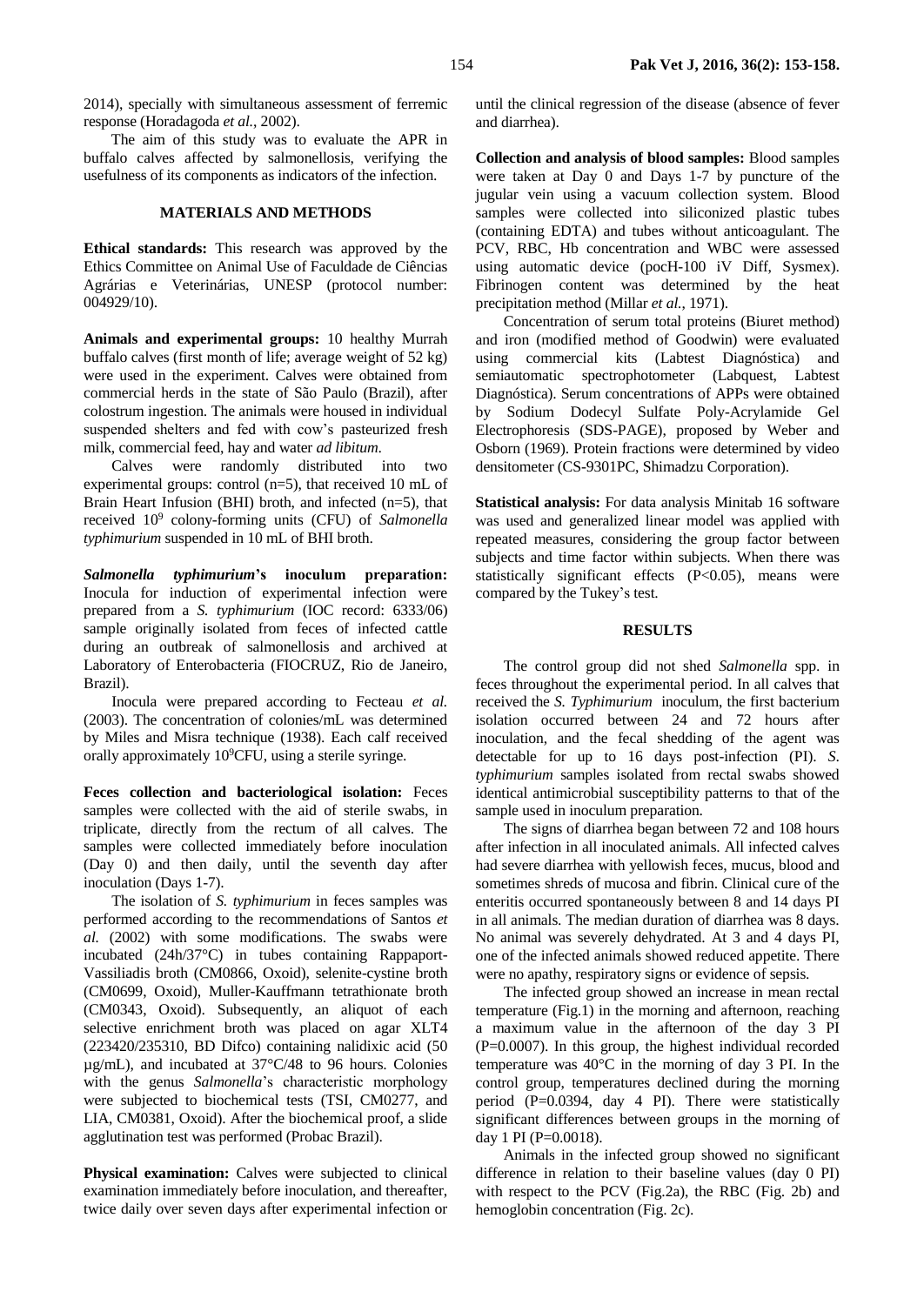

**Fig. 1:** Mean values of rectal temperature of buffaloes calves uninfected (control) and infected with 10<sup>9</sup>CFU of *S. typhimurium* before inoculation (day 0) and over 7 days post-infection. Results of rectal temperature in the morning and afternoon were analyzed separately. The dotted vertical line indicates the onset of diarrhea episodes in animals of the infected group. Asterisks indicate statistically significant differences from the respective baseline value (Day 0) (\*P<0.05; \*\*P<0.01). Number signs indicate statistically significant differences from the value obtained in the control group at the same time (#P<0.05; ##P<0.01).

Leukocytes and segmented neutrophils counts were not statistically affected. However, it is possible to observe in Fig. 2d-e that, in the infected animals, these

counts increased until days 2 and 3 PI, and then declined until the end of the trial. Following the mature neutrophils counts, the band neutrophils counts (Fig. 2e) in this group increased by 612% in day 3 PI. The number of lymphocytes (Fig. 2f) in the infected group decreased significantly in day 3 PI, with significant difference from the values obtained prior to inoculation  $(P=0.0277)$  and in the control group (P=0.0040). Then, the values increased, returning close to baseline.

APPs concentrations - fibrinogen, haptoglobin, ceruloplasmin and transferrin - had changes in diseased animals, as described below (Fig. 3a-e). Fibrinogen levels (Fig.3a) increased after inoculation with *S. typhimurium*, with a maximum value in day 5 PI, significantly higher than that obtained in the control group  $(P=0.0053)$ . However, this increase was not evidenced by statistical analysis when the mean values were confronted with the one obtained prior to inoculation.

Regarding serum haptoglobin levels (Fig. 3b), there was an increase in the *Salmonella*-challenged animals from day 3 PI until the end of the trial. The highest average was recorded on day 6 PI and it was 476% higher



**Fig. 2:** Mean values of PCV (a), RBC (b), hemoglobin (c), WBC (d), neutrophils (e) and lymphocytes(f) in buffaloes calves uninfected (control) and infected with 10<sup>9</sup>CFU of *S. typhimurium* before inoculation (day 0) and over 7 days post-infection. The dotted vertical line indicates the onset of diarrhea episodes in animals of the infected group. Asterisks indicate statistically significant differences from the respective baseline value (Day 0) (\*P<0.05; \*\*P<0.01). Number signs indicate statistically significant differences from the value obtained in the control group at the same time (#P<0.05; ##P<0.01). Band neutrophil counts were not statistically analyzed.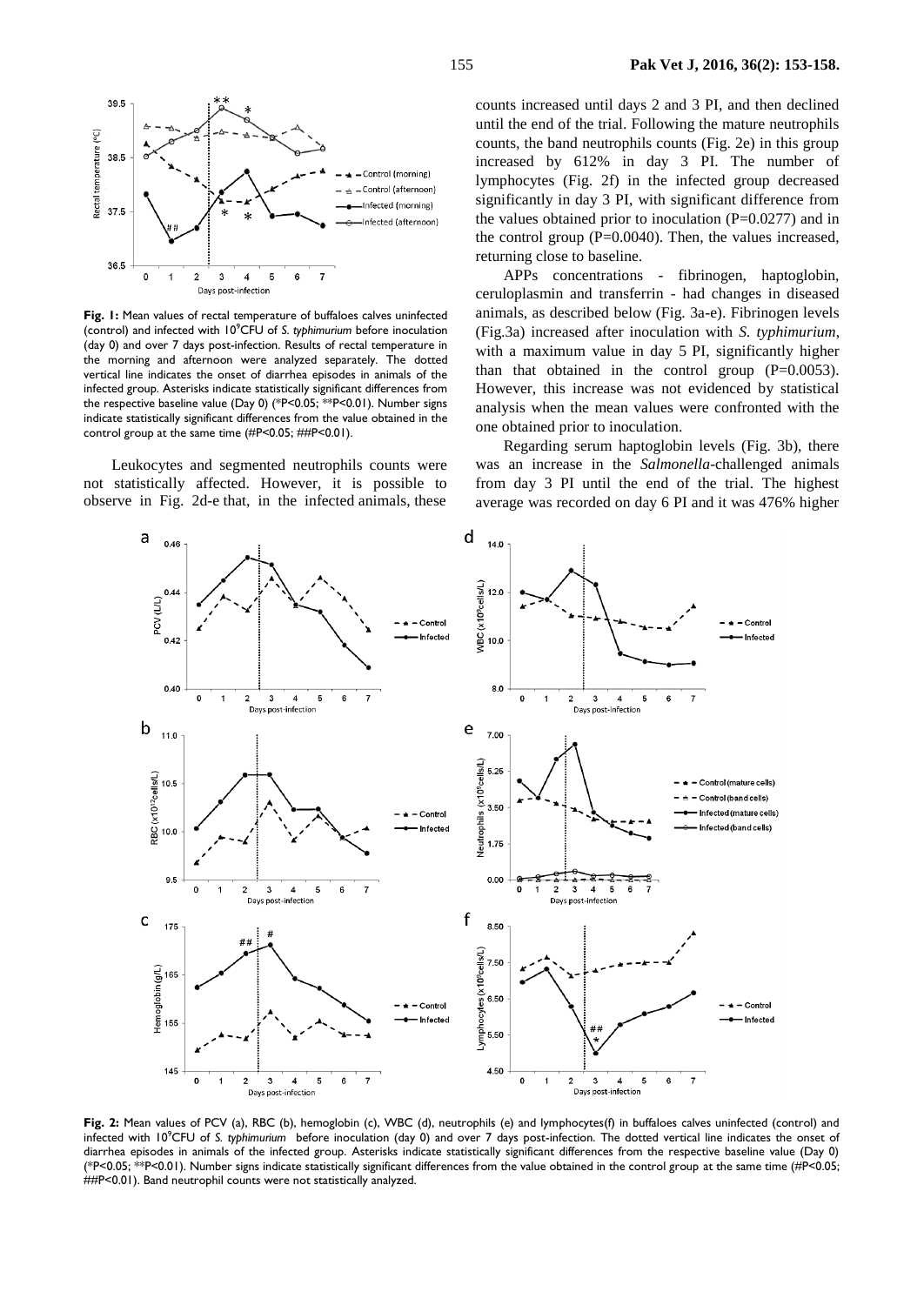

**Fig. 3:** Mean plasma fibrinogen concentration (a), and mean serum concentrations of haptoglobin (b), ceruloplasmin (c), transferrin (d) and iron (e) in buffalo calves uninfected (control) and infected with 10°CFU of *S. typhimurium* before inoculation (day 0) and over 7 days post-infection. The dotted vertical line indicates the onset of diarrhea episodes in animals of the infected group. Asterisks indicate statistically significant differences from the respective baseline value (Day 0) (\*P<0.05; \*\*P<0.01). Number signs indicate statistically significant differences from the value obtained in the control group at the same time (#P<0.05; ##P<0.01).

than that obtained before inoculation. On that day, it was found a statistically significant difference when compared to day 0 PI (P=0.0000). Likewise, in sick animals there was an increase in ceruloplasmin level (Fig.3c), starting on day 2 PI, when there was a significant difference between groups (P=0.0106). This condition persisted until the end of the study. On the last day, there was an average ceruloplasmin content 85% higher than baseline  $(P=0.0006)$ .

Transferrin concentration (Fig.3d) was reduced in infected animals throughout the trial. This reduction was statistically significant on days 4 (P=0.0088) and 7 PI  $(P=0.0008)$ .

Concomitantly with increases in haptoglobin and ceruloplasmin levels and decrease in transferrin level, serum iron concentration (Fig.3e) decreased dramatically after *S. typhimurium* inoculation. Serum iron concentration was reduced in 58% in day 3 PI(P=0.0081).

## **DISCUSSION**

The experimental model used, with inoculation of 10<sup>9</sup>CFU of *S. typhimurium*, was effective in inducing acute enteritis. The infectious stimulus caused an APR,

whose components were detected as soon as the diarrhea started.

Clinical signs were similar to those described in experimental models with cattle using *Salmonella typhimurium* serovar (Fecteau *et al.*, 2003; Ávila *et al.*, 2011; Srinivasan *et al*., 2015). As well as in buffalo calves, these authors also reported predominantly enteric signs, although these signs took place earlier in cattle than in buffalo calves. Moreover, Fecteau *et al.* (2003) also reported deaths in cattle due to the infection, which did not happened with the buffalo calves. It must be considered that factors other than animal species and *Salmonella* spp. serovar influence the severity of the infection, as the virulence of the strain, infectious dose, geographical region, age and immune status of the host. The animals were not severely dehydrated thanks to adequate fluid replacement, as they ingested large amounts of water voluntarily.

Salmonella has LPS, which trigger an immunological cascade that leads to fever. In infected animals, there was an increase in rectal temperature, just on days 3 and 4 PI. Buffaloes have their body temperature strongly influenced by environmental conditions, since the low sweat gland density hampers thermoregulation. This explains the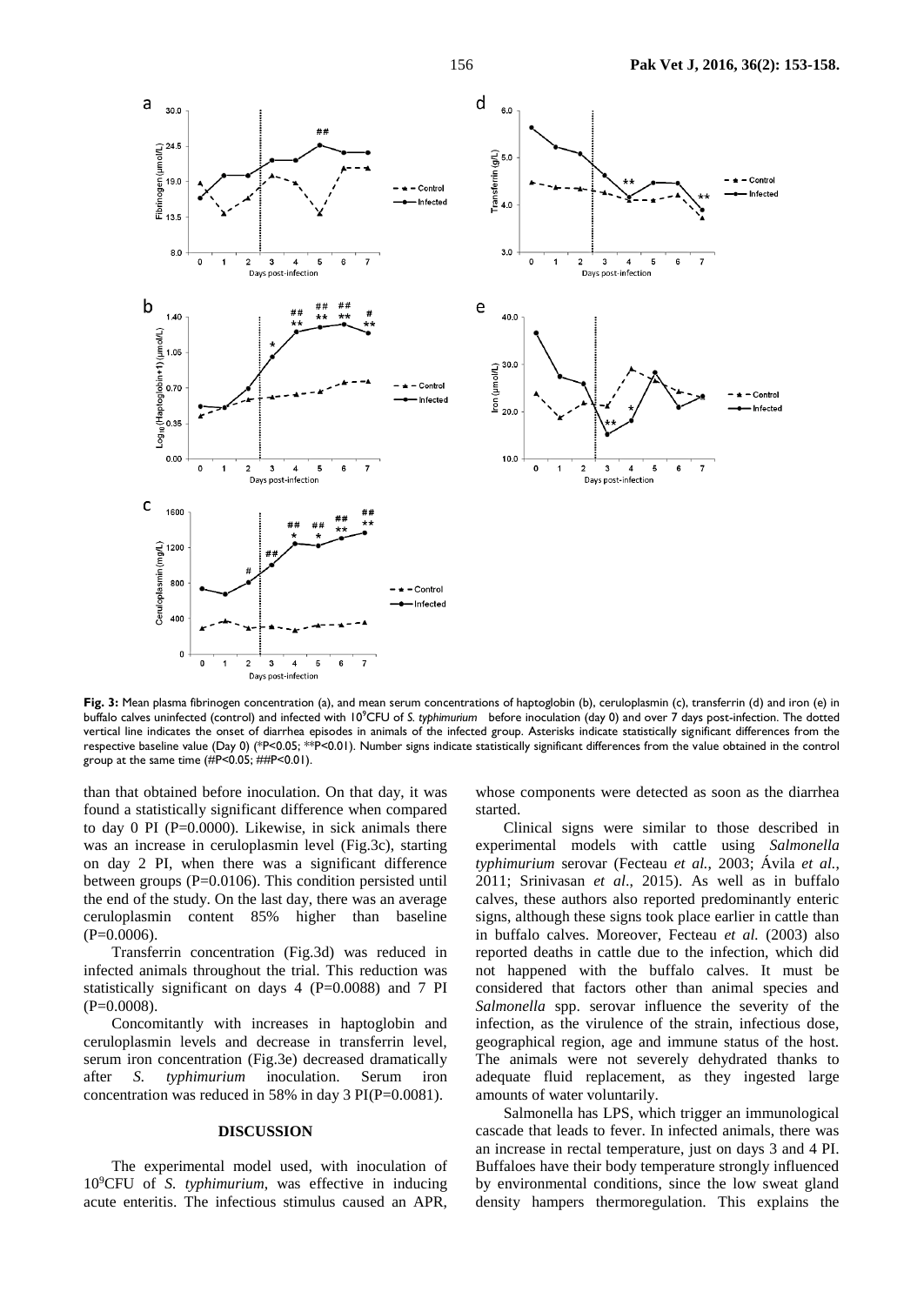higher mean values in the afternoon when compared to the morning.

The initial increase in segmented neutrophil counts occurred as an inflammatory response to intestinal infection. Consumption of these cells caused a regenerative bone marrow response, which generated significant increase in the number of circulating band neutrophils. Santos *et al.* (2002) describe a similar condition in bovine calves. Although neutrophilia with a left shift in the acute phase of bacterial infections occurs (Morris, 2009), many calves with salmonellosis have leukopenia with neutropenia when severely affected. This happens because there is an intense migration of circulating neutrophils to the intestinal mucosa and the marrow granulocyte reserve is small (Santos *et al.*, 2002). That is what happened in this study, beginning from day 4 PI. Another finding was the marked decrease in lymphocyte count observed on day 3 PI, corroborating Morris's statement (2009) that severe bacterial infections may be the cause of lymphopenia.

Fibrinogen and haptoglobin, which are the main APP in ruminants, are good indicators of inflammation in buffaloes (Khan *et al.*, 1997). In this study, the increase in fibrinogen concentration was progressive, but slower than that of other APPs, reflecting its delay of a few days as acute phase reactant (Gruys *et al.*, 2005). On the other hand, haptoglobin was the APP that showed most consistent changes. As described by Deignan *et al.* (2000), the significant increase in haptoglobin levels occurred within 3 days of infection, when clinical signs started, and got worse as all animals presented diarrhea (day5 PI). This APP binds to free hemoglobin in the blood, preventing the loss of iron and making it unavailable to bacteria (Cray *et al.*, 2009). In cattle, serum haptoglobin increase was positively correlated with the severity of clinical signs of salmonellosis (Deignan *et al.*, 2000; Silva *et al.*, 2011). These findings indicate that haptoglobin is a useful non-specific marker of *Salmonella* spp. infection in ruminants.

There was also an increase in ceruloplasmin concentration from day 2 PI. This protein oxidizes the iron that was mobilized out of the cell and facilitates its incorporation into transferrin (Schaible and Kaufmann, 2004). Therefore, its concentration in the blood is inversely related to the iron levels. This hypothesis is supported by the fact that, in this study, the largest increases in ceruloplasmin levels occurred after the marked fall in ferremia, in an attempt to reestablish it.

Transferrin, the iron transporting protein involved in its intestinal absorption and cell internalization (Schaible and Kaufmann, 2004), is a negative APP in most animal species (Murata *et al.*, 2004). Thus, as observed in this study, its levels fall progressively during salmonellosis. This reduction is still unclear. It has been suggested that hepatic synthesis of transferrin is reduced to minimize intestinal iron absorption, or its degradation by the reticuloendothelial system is increased to capture the iron bound to this protein (Jurado, 1997).

Modification of hepatic synthesis of APPs is directly linked with the drastic decrease in ferremia observed on day 3 PI. The downward trend in iron concentration could already be observed before the onset of diarrhea. The complete reestablishment to baseline levels was not

observed, since the infection remained (as shown by bacteriological analysis). However, after 48 hours of low levels, they began to be restored, confirming that hypoferremia is limited to the acute phase of infection.

In the erythrogram, it was noted that PCV, RBC and Hb tended to increase in the first days of infection. This indicates the hemoconcentration caused by the mobilization of fluids into the intestinal lumen. The decline that followed in those three parameters reflects the fecal blood loss and the impaired erythropoiesis resulting from hypoferremia, insufficient erythropoietin production, decreased responsiveness of the erythroid precursors to erythropoietin and reduction in RBC survival (Jurado, 1997). The hemoconcentration may have masked the presence of anemia. This phenomenon is particularly important in neonates.

**Conclusions:** Clinical and laboratory results showed a strong and durable APR to *S. Typhimurium* infection and results suggest that the combined measurement of haptoglobin and iron constitutes a useful tool for identifying newborn buffaloes recently affected by bacterial disease and for monitoring the effectiveness of its treatment.

**Acknowledgments:** The authors thank São Paulo Research Foundation (FAPESP) for financial support (grants #2009/12056-5 and #2011/02415-8), and Oswaldo Cruz Foundation (Fiocruz) for the grant of *Salmonella typhimurium* strain.

**Author's contribution:** VC, AMS, DGS and JJF conceived and designed the study. VC, AMS, DGS, CRAS and LJLP executed the experiment and analyzed the blood and serum samples. VC and ZC analyzed the data. All authors interpreted the data, critically revised the manuscript for important intellectual contents and approved the final version.

#### **REFERENCES**

- Ávila LG, Silva DG, Sato RA and Fagliari JJ, 2011. Avaliação clínica da infecção experimental de bezerros com *Salmonella typhimurium* . Arq Bras Med Vet Zootec, 63: 1587-1590.
- Borriello G, Lucibelli MG, Pesciaroli M, Carullo MR, Graziani C *et al*., 2012. Diversity of *Salmonella* spp. serovars isolated from the intestines of water buffalo calves with gastroenteritis. BMC Vet Res, 8: 201.
- Cray C, Zaias J and Altman NH, 2009. Acute phase response in animals: a review. Comp Med, 59: 517-526.
- Deignan T, Alwan A, Kelly J, McNair J, Warren T *et al*., 2000. Serum haptoglobin: an objective indicator of experimentally-induced *Salmonella* infections in calves. Res Vet Sci, 69: 153-158.
- Eckersall PD and Bell R, 2010. Acute phase proteins: biomarkers of infection and inflammation in veterinary medicine. Vet J, 185: 23- 27.
- El-Deeb WM and Iacob OC, 2012. Serum acute phase proteins in control and *Theileria annulata* infected water buffaloes (*Bubalus bubalis*). Vet Parasitol, 190: 12-18.
- Fagiolo A, Roncoroni C, Lai O and Borghese A, 2005. Buffalo pathologies. In: Borghese A (ed) Buffalo Production and Research. FAO, Roma, 249-296.
- Fecteau ME, House JK, Kotarski SF, Tankersley NS, Ontiveros MM *et al*., 2003. Efficacy of ceftiofur for treatment of experimental salmonellosis in neonatal calves. Am J Vet Res, 64: 918-925.
- Gruys E, Toussaint MJM, Niewold TA and Koopmans SJ, 2005. Acute phase reaction and acute phase proteins. J Zhejiang Univ Sci B, 6: 1045-1056.